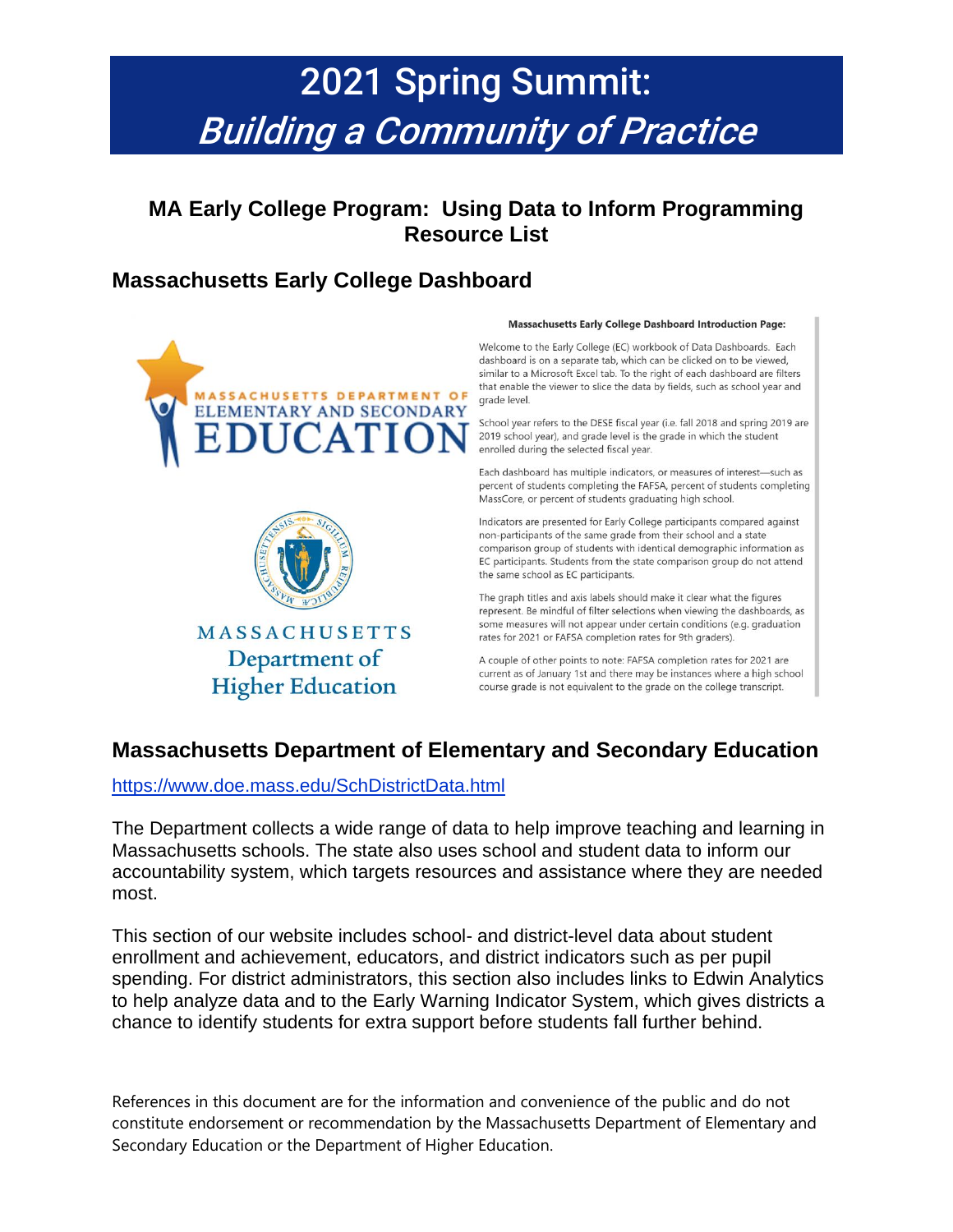# 2021 Spring Summit: Building a Community of Practice

#### Data Reports **(information about students, educators, spending, and more)**

- [Dropout Rates](https://www.doe.mass.edu/infoservices/reports/dropout/)
- [Educator Evaluation Data](https://www.doe.mass.edu/infoservices/reports/edeval/)
- [Enrollment Data](https://www.doe.mass.edu/infoservices/reports/enroll/)
- **[Enrollment in Institutions of Higher Education](https://www.doe.mass.edu/infoservices/reports/enroll_ihe/)**
- [Grade Retention Reports](https://www.doe.mass.edu/infoservices/reports/retention/)
- [Graduation Rates](https://www.doe.mass.edu/infoservices/reports/gradrates/)
- [MCAS Results](https://www.doe.mass.edu/mcas/results.html)
- [Mobility Rates](https://www.doe.mass.edu/infoservices/reports/mobility/)
- [Per Pupil Expenditure Reports](https://www.doe.mass.edu/finance/statistics/)
- [Plans of High School Graduates](https://www.doe.mass.edu/infoservices/reports/hsg/)
- [Student Growth Percentile](https://www.doe.mass.edu/mcas/growth/)
- [Other DESE Data Collections](https://www.doe.mass.edu/infoservices/data/)

#### Data Tools

#### **(used to sort, filter, and display data)**

- [School/District Profiles \(includes a "Schools Near Me" search by location\)](http://profiles.doe.mass.edu/)
- [District Analysis, Review and Assistance Tools \(DARTs\)](https://www.doe.mass.edu/dart/)
- [Edwin Analytics \(formerly the Education Data Warehouse\)](https://www.doe.mass.edu/edwin/)

### Data Resources

#### **(used by districts to interpret and understand the data)**

- [District Data Team Toolkit](https://www.doe.mass.edu/accountability/toolkit/)
- [Early Warning Indicator System \(EWIS\)](https://www.doe.mass.edu/ccte/ccr/ewis/)
- [Progress and Performance Index \(PPI\)](https://www.doe.mass.edu/accountability/lists-tools/school-leaders-guide.docx)

### **Massachusetts Department of Higher Education**

#### <https://www.mass.edu/datacenter/home/home.asp>

The DHE, collaborating with the Executive Office of Education and the Commonwealth's public colleges and universities, is engaged in a wide-ranging effort to modernize data and analytics systems, and improve analytic capabilities.

References in this document are for the information and convenience of the public and do not constitute endorsement or recommendation by the Massachusetts Department of Elementary and Secondary Education or the Department of Higher Education.